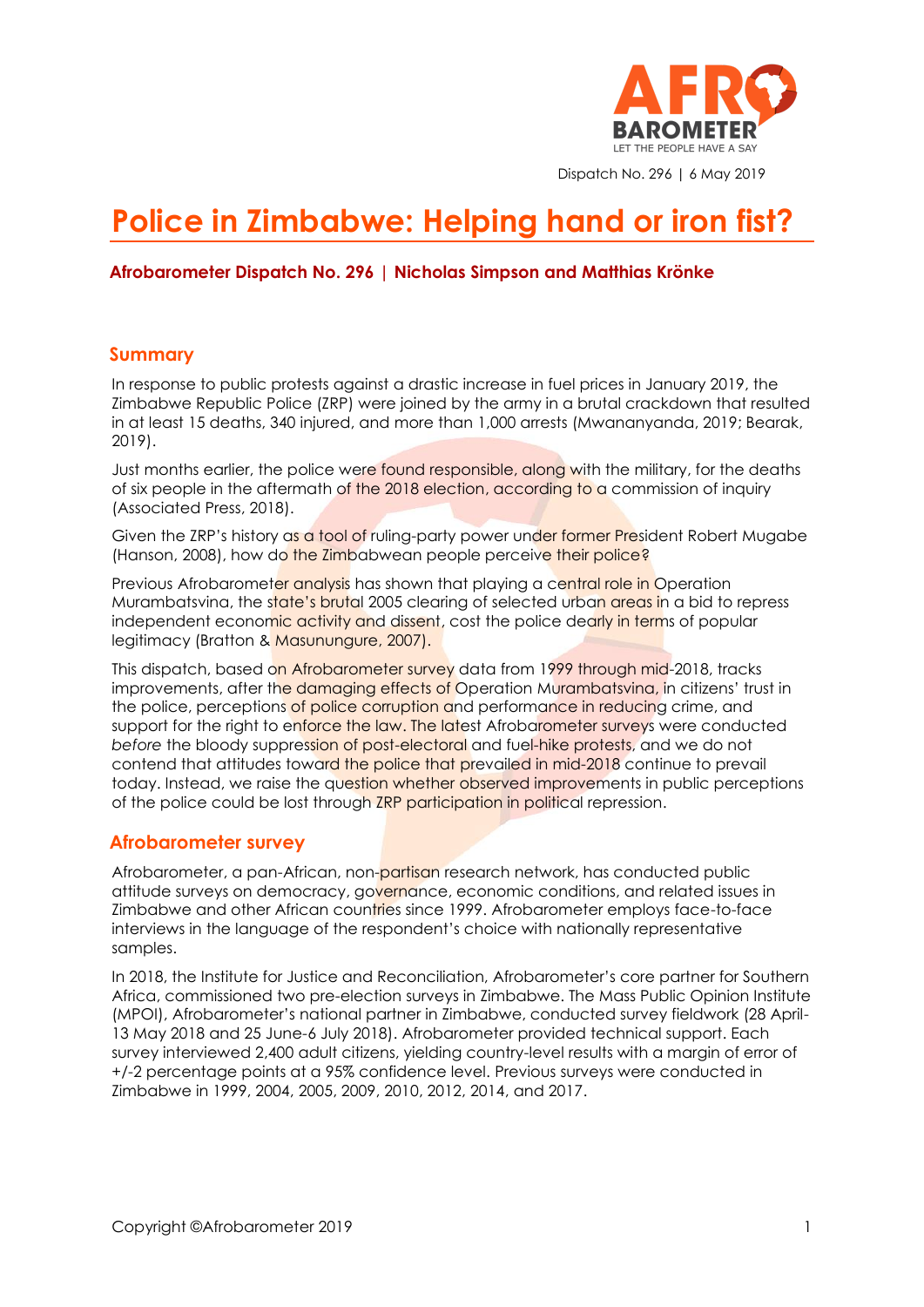

## **Key findings**

- As of mid-2018, citizens' trust in the police, perceptions of police corruption and government performance in reducing crime, and support for the right to enforce the law were continuing to improve after recovering from the damaging effects of Operation Murambatsvina in 2005.
- As of 2017, Zimbabweans felt safer at home and in their neighbourhood than at any other time during the previous decade.
- The police remained the first place Zimbabwean citizens would turn in case of a crime. While the fear of being asked to pay a bribe deterred many citizens from going to the police, those who had engaged with the police struggled more with long response times than with corruption.
- In the post-Mugabe era, only about four in 10 Zimbabweans (41%) felt free to criticize the police. But that was significantly more than felt free to criticize President Emmerson Mnangagwa (25%), the army (25%), or traditional leaders (31%).

### **Institutional legitimacy**

The literature on policing, safety, and security emphasizes the importance of trust and supportive relationships between police and the communities they serve and are part of (Shearing, 1996; Shearing & Johnston, 2003). A key reason people support the police is that they view it as a legitimate and necessary institution that delivers the valuable public good of safety and security (Hinds & Murphy, 2007; Kempa, 2016).

Part 3 of Zimbabwe's Constitution explicitly outlines the responsibilities of the ZRP. Including detecting, investigating, and preventing crime; preserving the internal security of Zimbabwe; protecting and securing the lives and property of the people; maintaining law and order; and upholding the Constitution and enforcing the law without fear or favour.

However, the country's police force has frequently been criticized for its involvement, along with the Central Intelligence Organization and the military, in government repression (Baker, 2004; Maringira & Masiya, 2017), which can erode public trust in the institution (Hajek, Giles, Barker, Makoni, & Choi, 2008; Kääriäinen, 2007; García-Ponce & Pasquale, 2015).

As shown in Figure 1, Zimbabweans' trust ("somewhat" or "a lot") in the country's three institutions that are primarily tasked with maintaining security, law, and order – the police, the courts, and the military – has never exceeded 65%. Over the past 20 years, trust has increased significantly for the ZRP (from 36% in 1999 to 54% in 2018) and the courts (from 42% in 1999 to 61% in 2018). Although trust levels in the three institutions varied substantially in 1999 (a difference of 16 percentage points between the ZRP and the army), there has been a general trend toward increasingly similar levels of trust in all three institutions, leaving just a 7 percentage-point difference between the courts and the police as of July 2018.

Public trust in the police varies significantly by partisan affiliation<sup>1</sup> (Figure 2). Respondents who "feel close to" the Zimbabwe African National Union – Patriotic Front (ZANU-PF), the ruling party since 1980, were considerably more likely to say they trust the police "somewhat" or "a lot" than supporters of the largest opposition party, the Movement for Democratic Change (MDC), with a trust gap ranging from 20 percentage points (in 1999) to 48 percentage points (in 2012). Since 2005, non-partisans have expressed trust levels more similar to those of

<sup>1</sup> Afrobarometer determines partisan affiliation based on responses to the questions, "*Do you feel close to any particular political party*" and, if yes, "*Which party is that?*"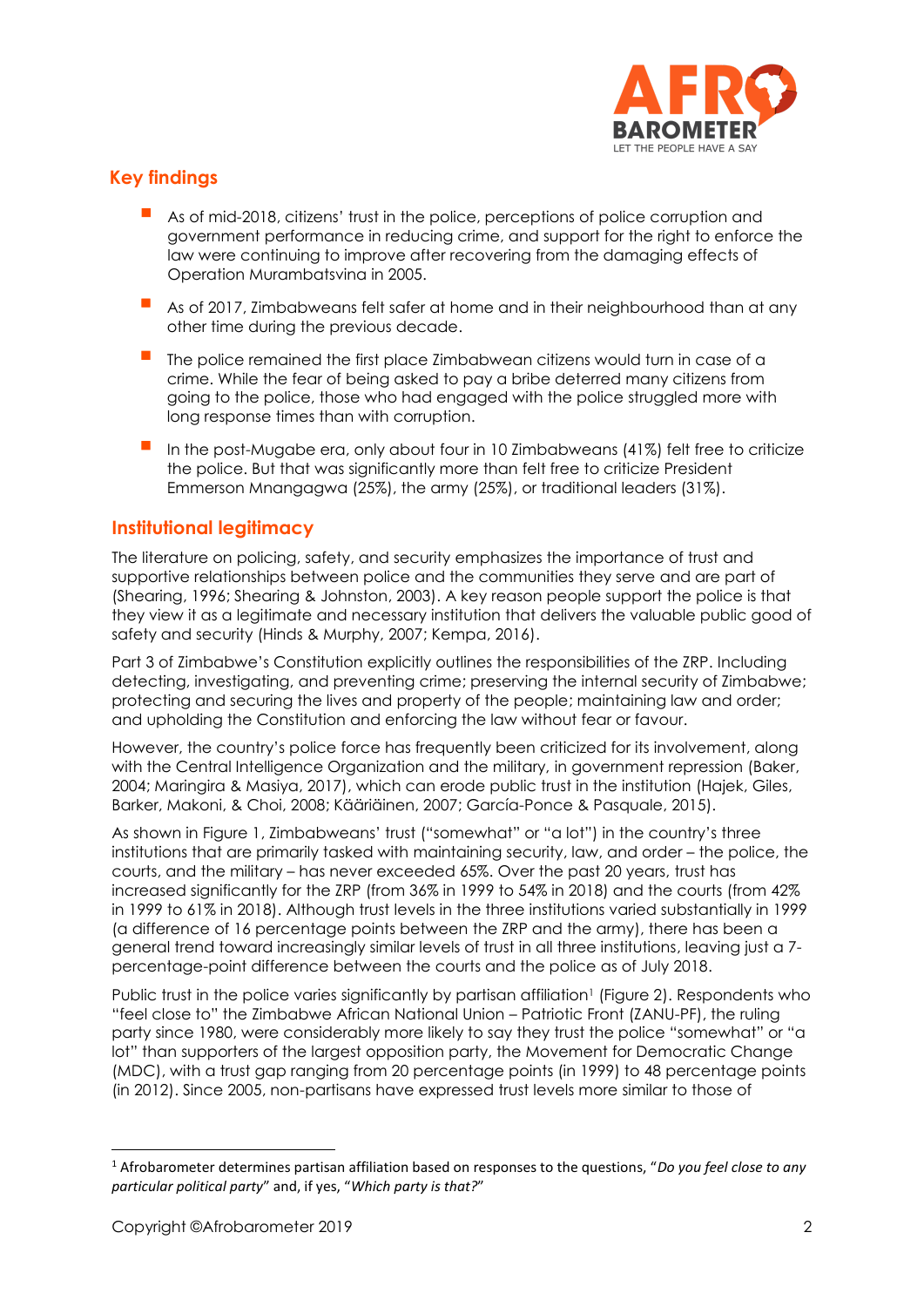

opposition than of ruling-party sympathizers. These findings are in line with the work of Bratton and Masunungure (2018) on Zimbabwe's widening partisan trust gap.



**Figure 1: Popular trust in law and order institutions** | Zimbabwe | 1999-2018

*Respondents were asked: How much do you trust each of the following, or haven't you heard enough about them to say: The courts? The police? The army? (% who said "somewhat" or "a lot")*



**Figure 2: Popular trust in the police** I by partisan affiliation I Zimbabwe I 1999-2018

*Respondents were asked: How much do you trust each of the following, or haven't you heard enough about them to say: The police? (% who said "somewhat" or "a lot")*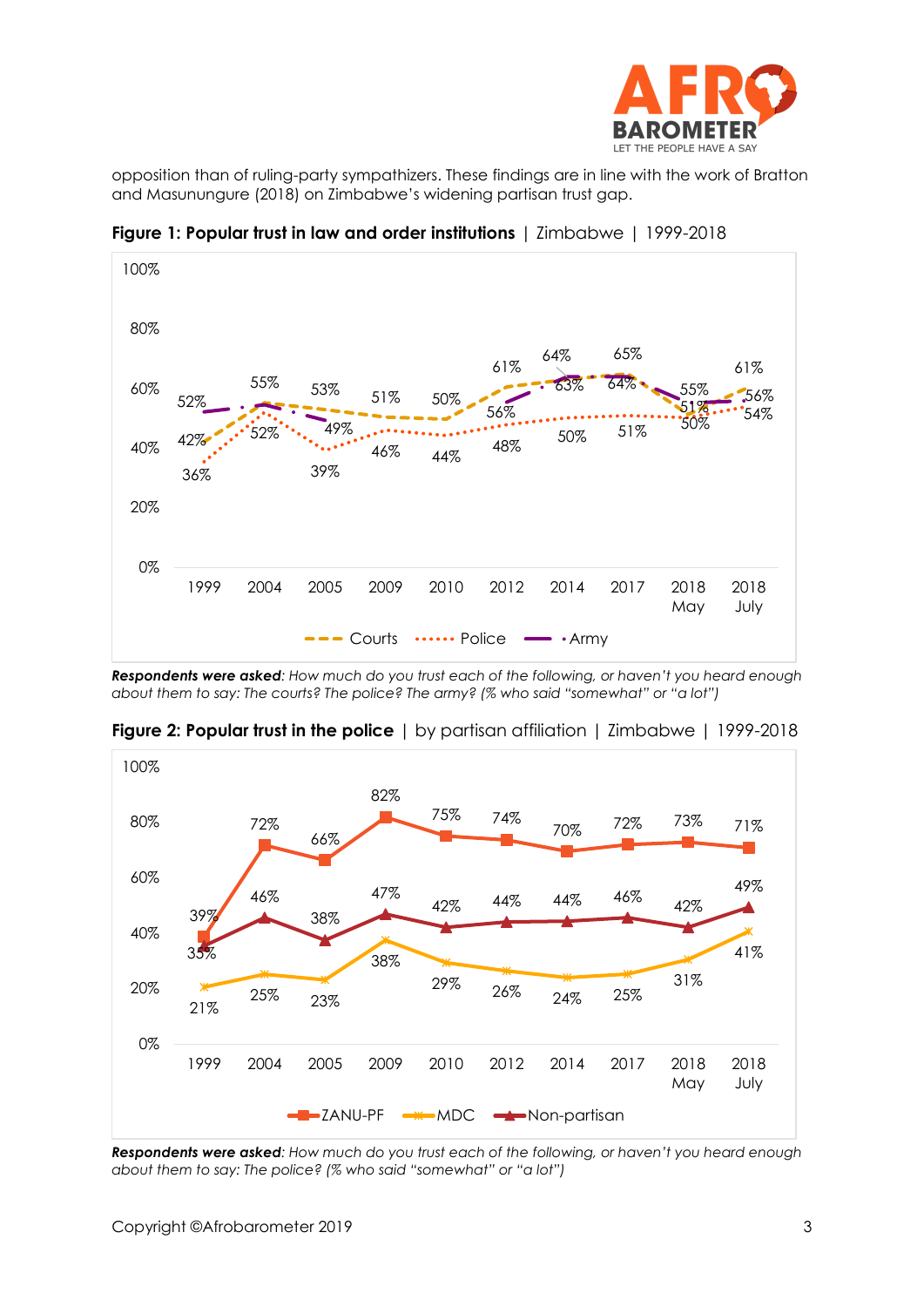

One factor that may affect popular trust levels is the perception of corruption. Since 2010, more than half of Zimbabweans have consistently said that "most" or "all" police officials are corrupt (Figure 3). There was a significant increase in the perception of police corruption in 2005, followed by a dip but then a gradual return to about six in 10.



**Figure 3: Perceived corruption of police** | Zimbabwe | 2004-2017

*Respondents were asked: How many of the following people do you think are involved in corruption, or haven't you heard enough about them to say: Police? (% who said "most of them" or "all of them")*

The peak in perceived levels of police corruption in 2005 coincides with citizens' most negative judgment of the government's performance in reducing crime, with just 30% of respondents saying the government was doing "fairly well" or "very well" (Figure 4). This may be related to police participation, several months before the 2005 survey, in the Operation Murambatsvina crackdown, which severely discredited the police and other state institutions (Bratton & Masunungure, 2007). In other survey years, assessments were fairly stable and showed improvement between 2012 (41%) and 2017 (54%) in the proportion of citizens who were satisfied with government's performance on crime reduction.



**Figure 4: Government performing well on crime reduction** | Zimbabwe | 2004-2017

*Respondents were asked: How well or badly would you say the current government is handling the following matters, or haven't you heard enough to say: Reducing crime? (% who said "fairly well" or "very well")*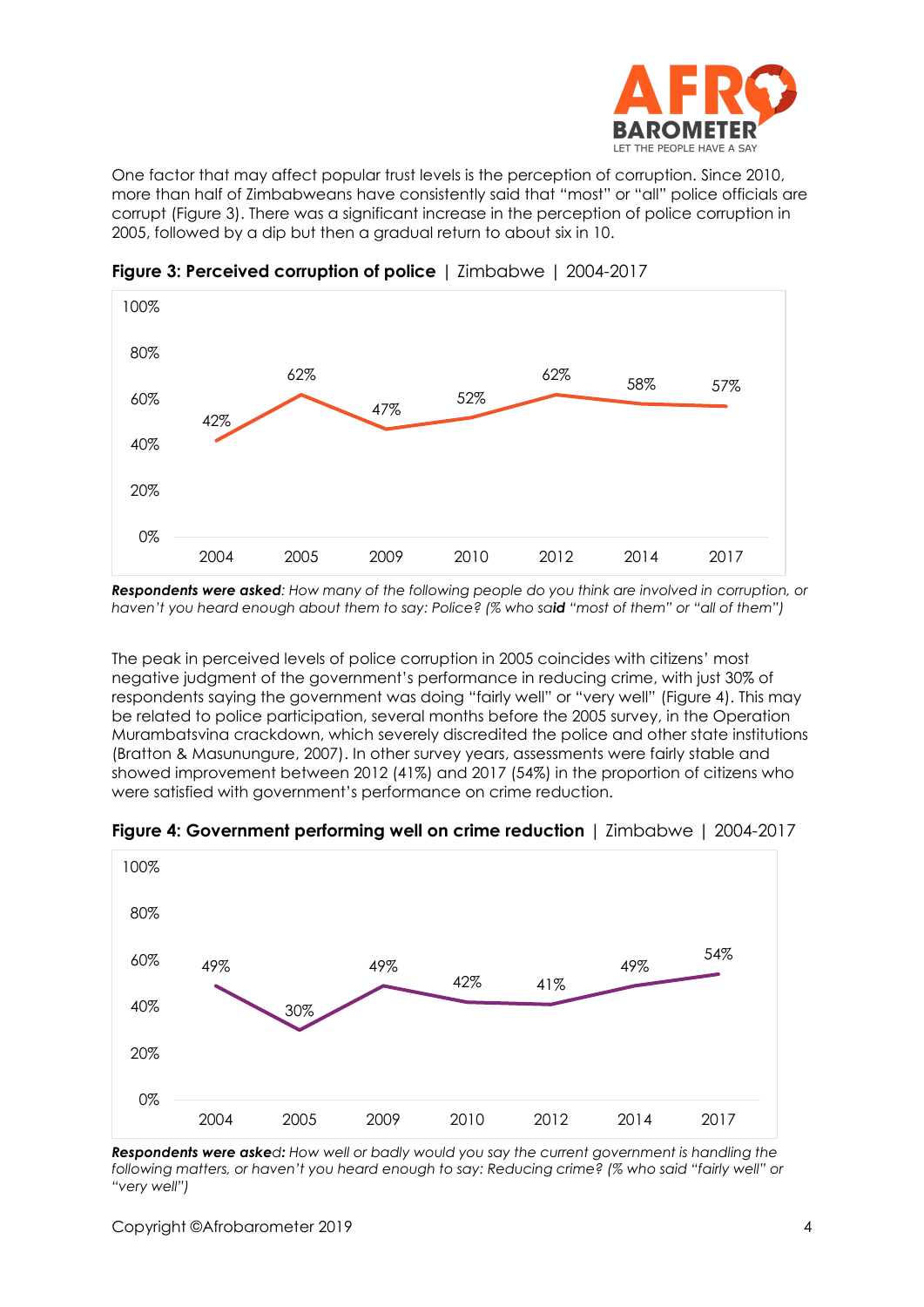

Starting in 2010, urban and rural appraisals of the government's ability to handle crime diverged (Figure 5). Both reflected modest improvements in recent years, but rural residents were more likely than their urban counterparts to praise the government's efforts (60% vs. 43% in 2017).

But this urban-rural gap may be an echo of a much larger partisan gap. Respondents affiliated with ZANU-PF (whose strength lies in rural areas) consistently expressed much more favourable assessments of the government's performance on crime, ranging from 50% in 2005 to 69% in 2017 (Figure 6). In contrast, positive appraisals among MDC adherents ranged from just 17% in 2005 to 36% in 2017, with the exception of a 51% spike in 2009, coinciding with the MDC's participation in the Government of National Unity.

There is a noticeable similarity (though at different levels) in the trend of approval by supporters from the two parties, showing marked drops in 2005, significant improvement in 2009, immediate declines again in 2010, and recovery over the past few years – a pattern similar to that observed for trust in the police (Figure 2).





*Respondents were asked: How well or badly would you say the current government is handling the following matters, or haven't you heard enough to say: Reducing crime? (% who said "fairly well" or "very well")*



**Figure 6: Government performing well on crime reduction** | by partisan affiliation | Zimbabwe | 2004-2017

*Respondents were asked: How well or badly would you say the current government is handling the following matters, or haven't you heard enough to say: Reducing crime? (% who said "fairly well" or "very well")*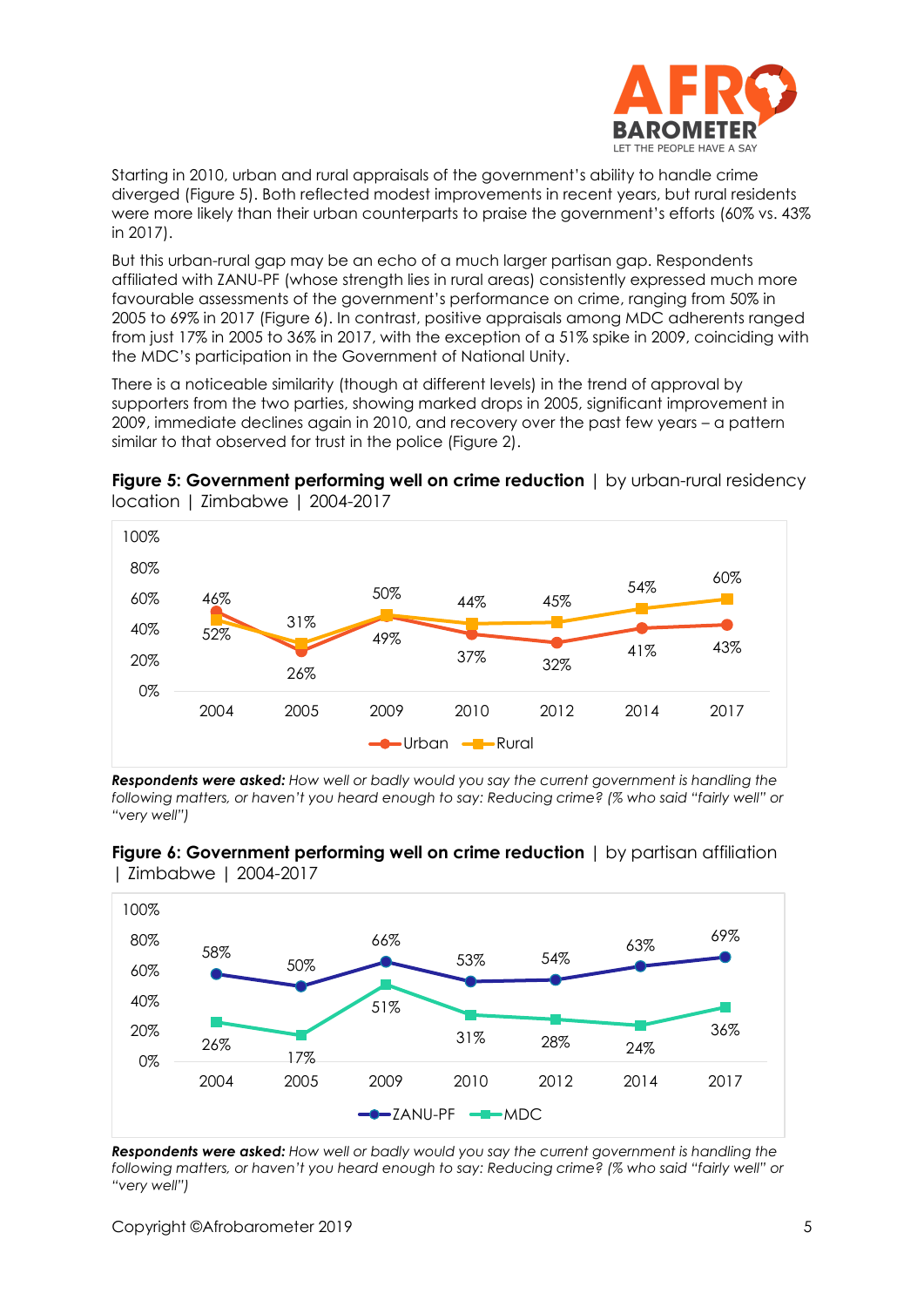

On two other indicators of police legitimacy, Zimbabweans were fairly confident that the police would respond when they reported a crime, and they strongly asserted that the police have the right to make people obey the law.

Two-thirds (68%) of respondents said it is "somewhat likely" or "very likely" that they could get someone to take action if they went to a local police station to report a crime (Figure 7). But poor respondents were less confident that they would get a response. For example, only 38% of Zimbabweans who experienced high levels of economic hardship (lived poverty) expected the police to take action, whereas three-quarters (74%) of citizens who experienced no such deprivation had the same expectation.<sup>2</sup>



**Figure 7: Likelihood that police will act if crime is reported** | Zimbabwe | 2017

*Respondents were asked: How likely is it that you could get someone to take action if you went to the local police to report a crime?*

And almost nine out of 10 respondents "agreed" or "strongly agreed" that the ZRP has the right to enforce the law. This affirmation of police legitimacy is strong and consistent across time (Figure 8), except for a 9-percentage-point dip in 2005. This drop, shortly after Operation Murambatsvina, corresponds with the highest perception of police corruption (Figure 3) as well as the lowest confidence in the government's ability to reduce crime (Figure 4).



**Figure 8: Police have the right to enforce the law** | Zimbabwe | 2004-2017

*Respondents were asked: For each of the following statements, please tell me whether you disagree or agree: The police always have the right to make people obey the law? (% who "agreed" or "strongly agreed")*

<sup>&</sup>lt;sup>2</sup> Afrobarometer's Lived Poverty Index (LPI) measures respondents' levels of material deprivation by asking how often they or their families went without five basic necessities (enough food, enough water, medical care, enough cooking fuel, and a cash income) during the preceding year. For more on lived poverty, see Mattes, Dulani, & Gyimah-Boadi (2016).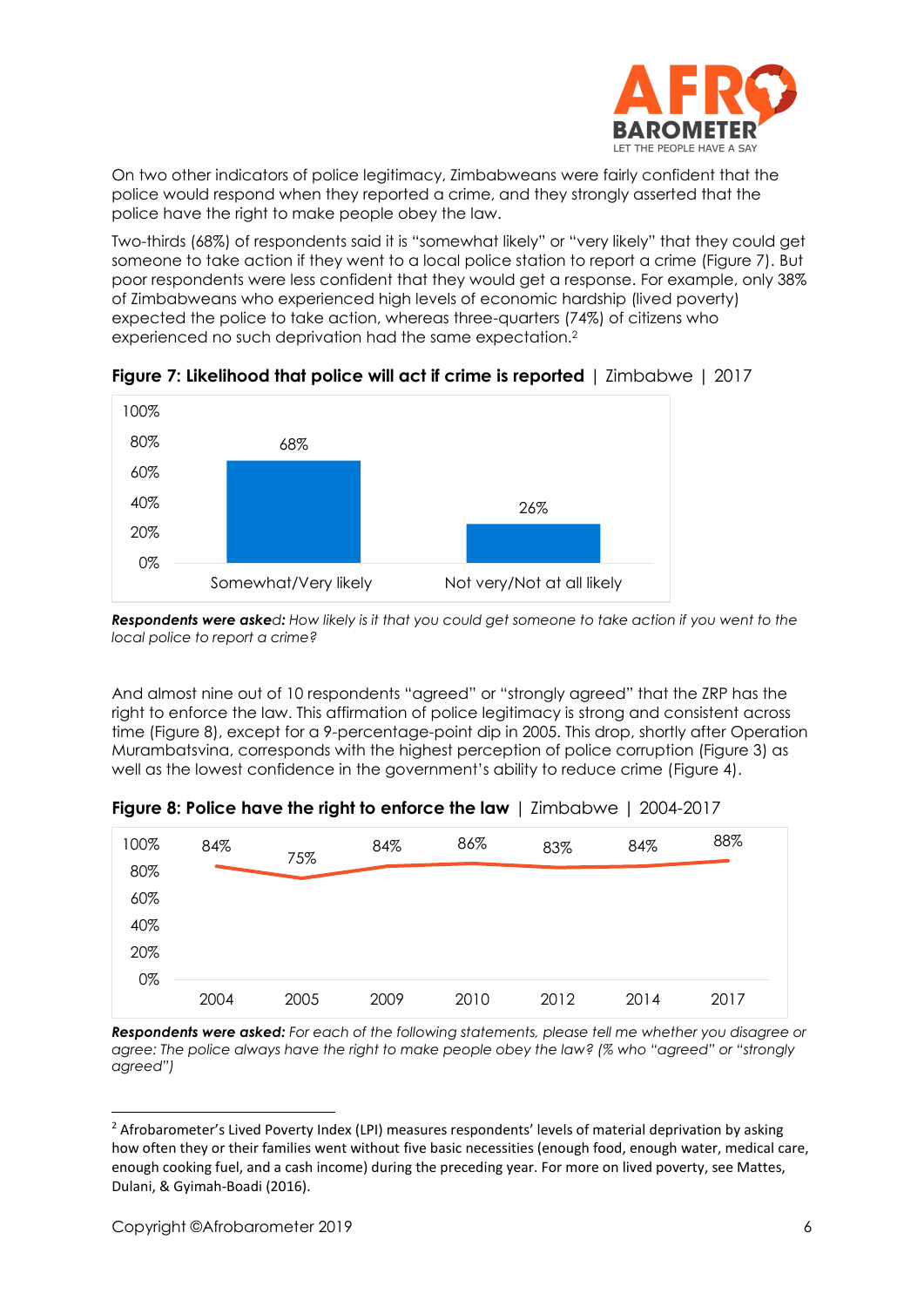

## **Personal security**

One key area of police work is crime prevention. Judging the ZRP by indicators of citizens' feelings of personal security, survey data indicate substantial improvement over the past 15 years.

The proportion of respondents who said they "never" feared crime in their home during the 12 months preceding the survey increased steadily between 2004 and 2017, from 29% to 71%, a 42-percentage-point improvement (Figure 9). Similarly, the share of respondents who said they did not suffer a theft from their home during the previous year grew from 44% in 2004 to 72% in 2017, and the proportion who said they were not physically attacked rose from 77% to 94%.



**Figure 9: Never feared or experienced crime** | Zimbabwe | 2004-2017

*Respondents were asked: Over the past year, how often, if ever, have you or anyone in your family: Feared crime in your own home? Had something stolen from your home? Been physically attacked? (% who said "never")*

Both rural and urban respondents became less and less likely to fear crime in their home between 2004 and 2017. The improvement was more dramatic in rural areas, from 28% to 76% who said they "never" feared crime, compared to an increase from 30% to 62% in the cities (Figure 10).

A similar gap separates ZANU-PF and MDC supporters when it comes to fear of crime (not shown), perhaps reflecting rural-urban differences or a general tendency toward less-critical responses among supporters of the ruling party.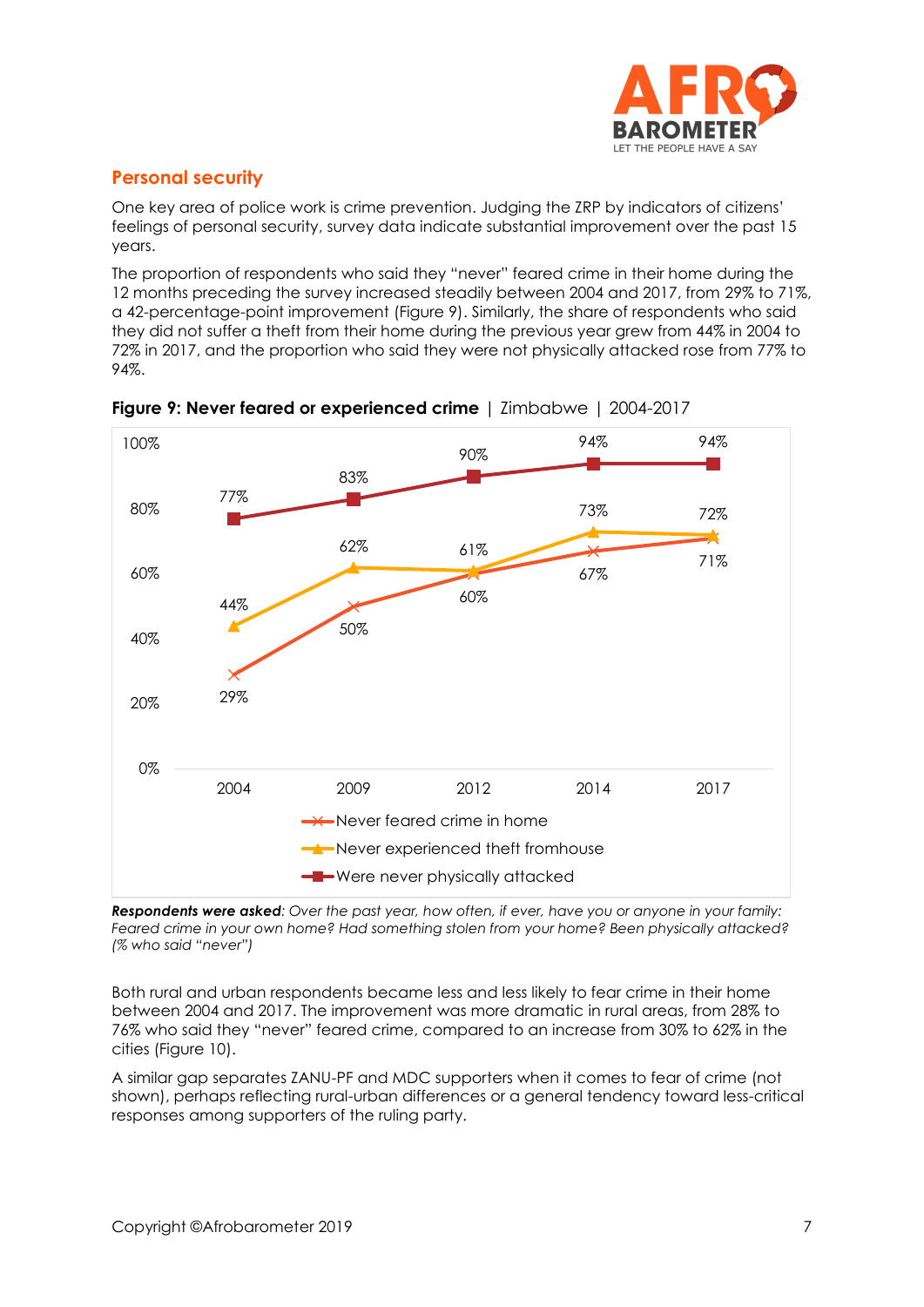



**Figure 10: Never feared crime in the home**  $|$  by urban-rural residency location | Zimbabwe | 2004-2017

*Respondents were asked: Over the past year, how often, if ever, have you or anyone in your family feared crime in your own home? (% who said "never")*

## **Response to crime and competence of the police**

How approachable is the police? Arguably the police should not only be trusted to act when needed but should also be easily accessible and render its services in a timely manner.

Asked where they would go first for assistance in case of a crime, Zimbabweans were most likely to cite the police (65%). But this response was considerably more common in the cities (79%) than in rural areas (58%), where 26% would turn first to a traditional leader or traditional court (Figure 11).





*Respondents were asked: If you were a victim of crime in this country, who, if anyone, would you go to first for assistance?*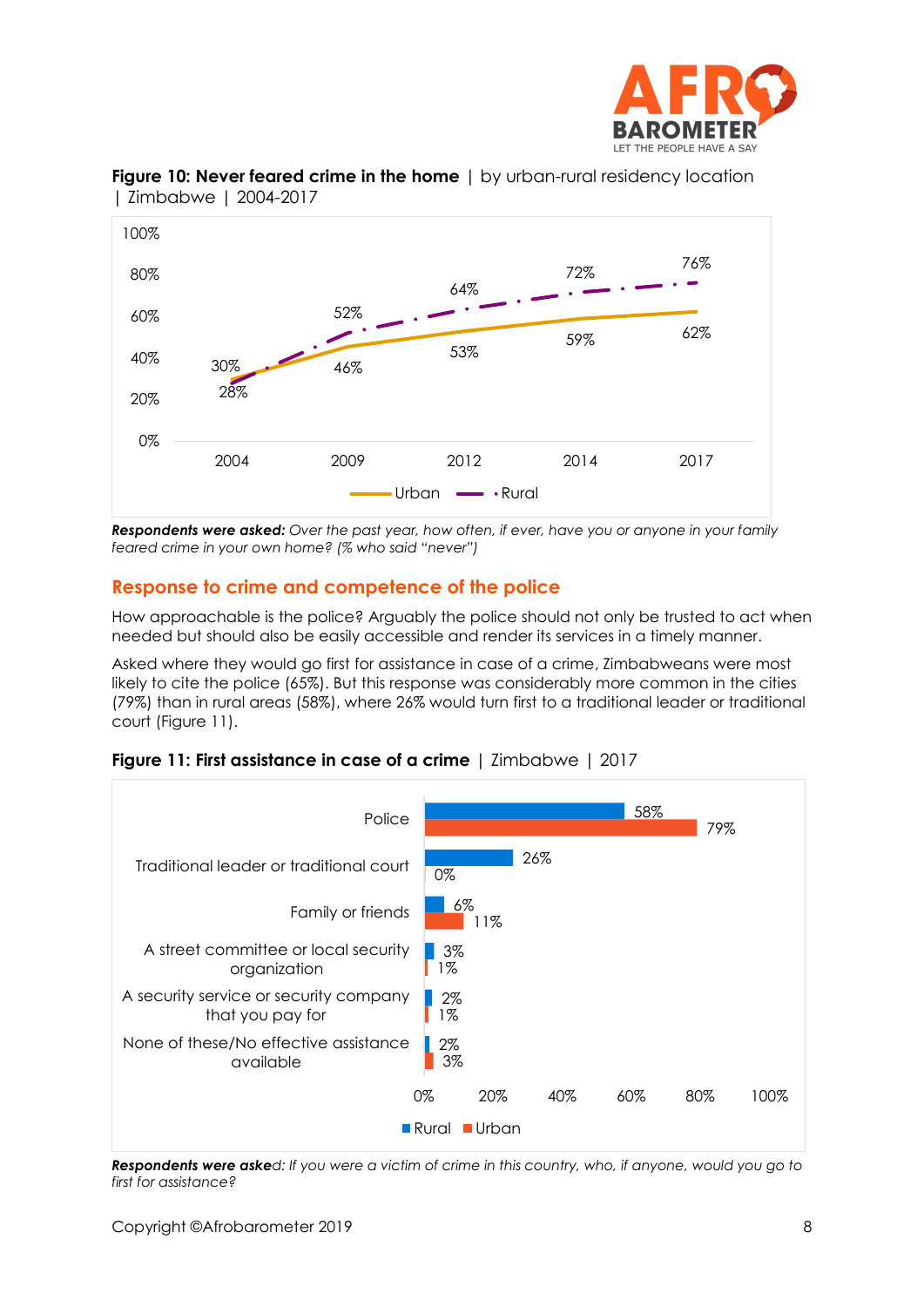

In its 2012 survey, Afrobarometer asked Zimbabweans why they think many crimes are never reported to the police. The most common response was that most people do report crimes to the police (31%), although this assertion was considerably less frequent in cities (20%) than in rural areas (36%) (Figure 12).

The three main reasons given for why people don't report crimes to the police were that the police wouldn't have been able to do anything, would have demanded money or a bribe, and don't listen or care. Each of these responses was offered by 21% of urban residents but significantly fewer rural dwellers (13%, 13%, and 8%, respectively). Rural respondents were more likely than their urban counterparts to say that people don't report crimes because there's no nearby police presence (8% vs. 1%).





*Respondents were asked: Some people say that many crimes are never reported to the police. Based on your experience, what do you think is the main reason that many people do not report crimes like thefts or attacks to the police when they occur?*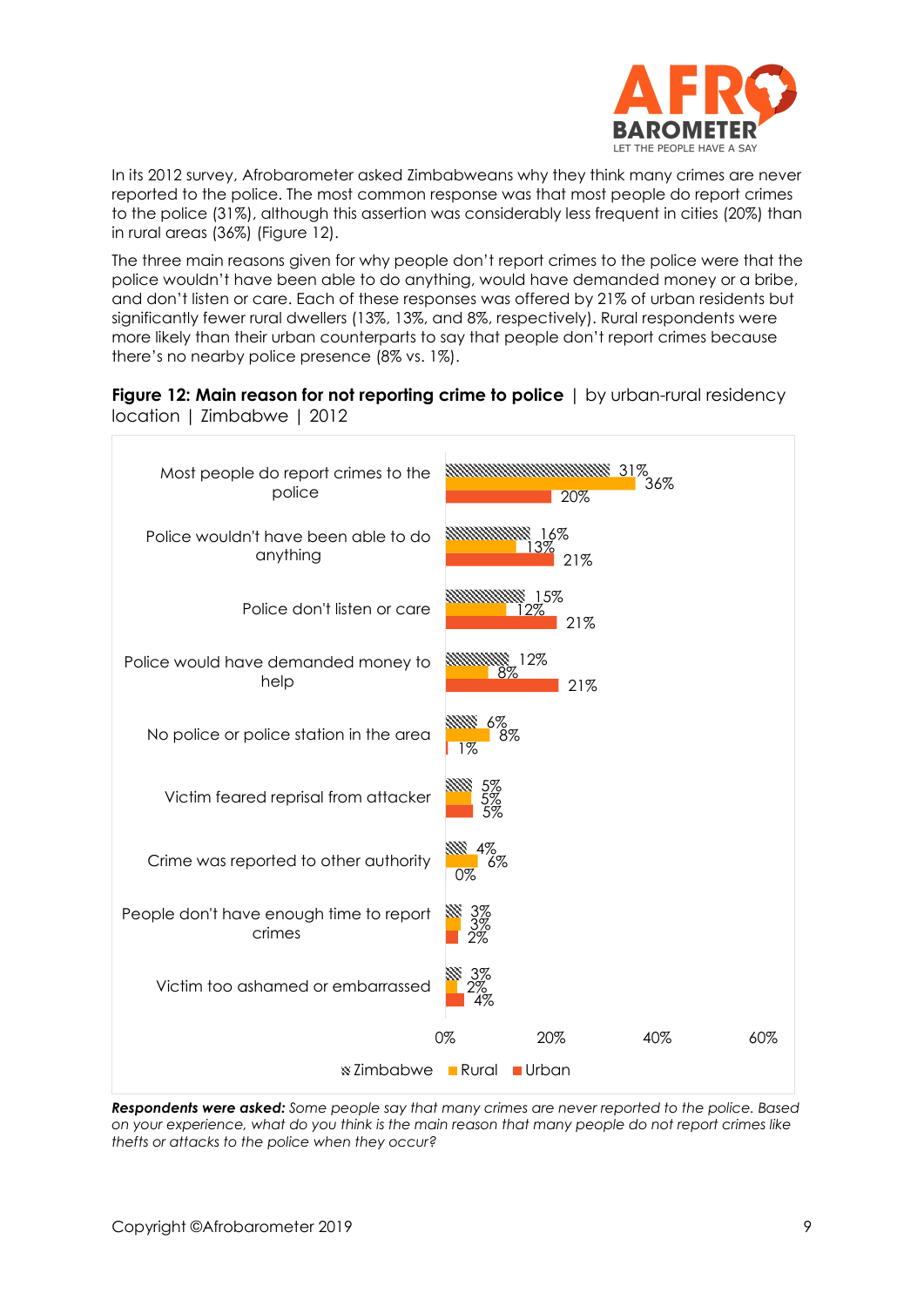

In the 2017 survey, one in five respondents (20%) said they had requested assistance from the police during the previous 12 months. Men were more likely than women to make such a request (23% vs. 17%). Requests were also more likely from educated, urban, and middleaged respondents (Figure 13).

**Figure 13: Requests for police assistance** | by socio-demographic group | Zimbabwe | 2017



*Respondents were asked: Now I would like to talk to you about experiences that some people have in accessing certain essential government services. In the past 12 months have you requested assistance from the police?*

Among those who requested police assistance, a majority (61%) found it difficult, including 33% who said it was "very difficult," to get the help they needed (Figure 14).



**Figure 14: Difficulty obtaining police assistance** | Zimbabwe | 2017

*Respondents who said they requested police assistance were asked: How easy or difficult was it to obtain the assistance you needed? (Respondents who did not request police assistance are excluded.)*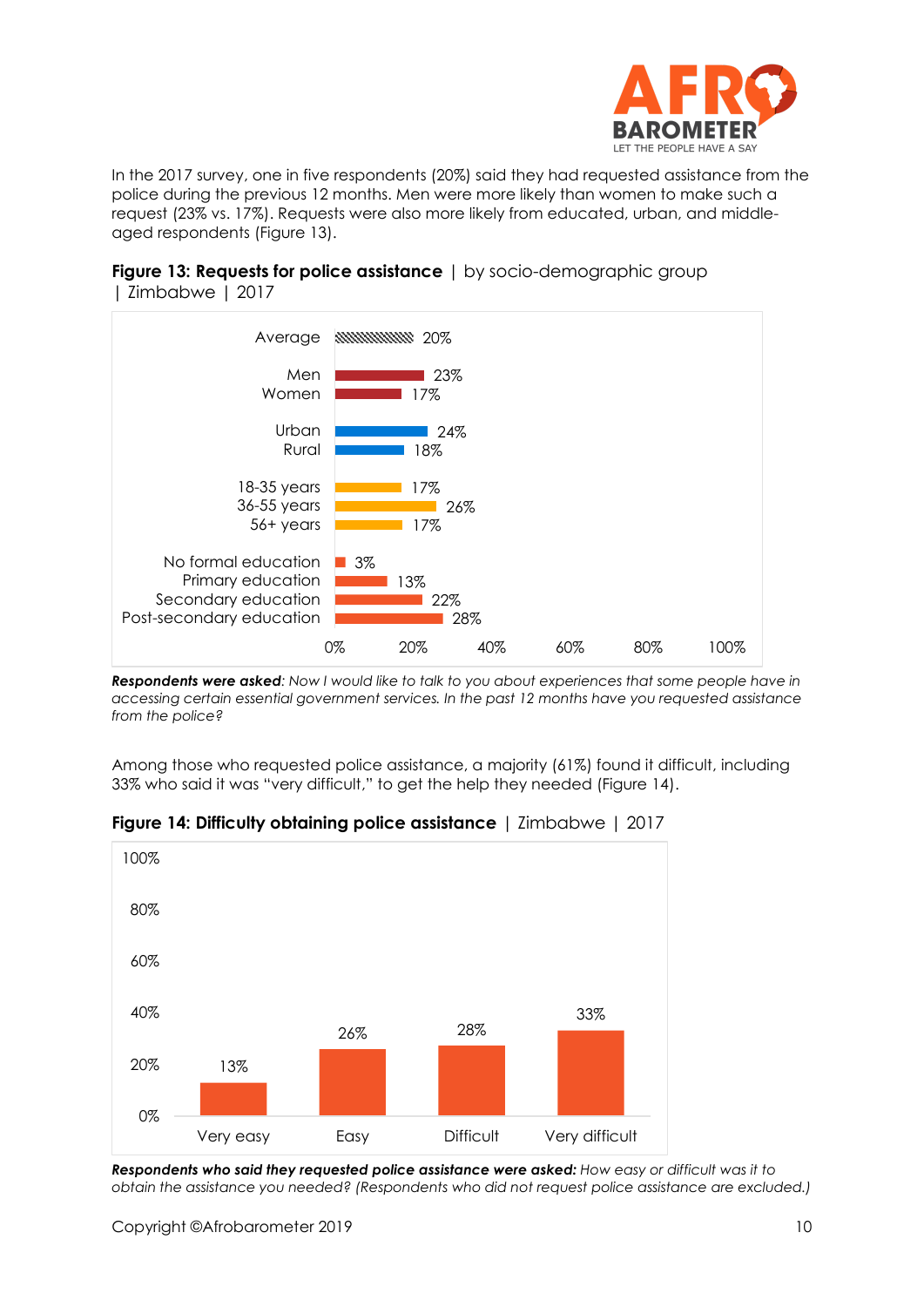

For those who requested police assistance, respondents' gender and residence location seem to make little difference with regard to the difficulty of getting needed help (Figure 15). But economic status makes a big difference: Almost nine out of 10 (87%) of the poorest citizens found it difficult to get help from the police, compared to half (49%) of those who were economically well off. Respondents in the 36-55 age cohort indicated greater difficulty (66%) than younger or older respondents (57%-60%). Those with higher education were more likely to say that getting police assistance is difficult (60%-63%) than their counterparts with primary or no formal schooling (50%-54%).

Respondents from different provinces had very different experiences with obtaining police assistance. Fewer than half of residents of Mashonaland Central (48%) and Mashonaland West (48%) described it as difficult, compared to more than eight in 10 residents of Mashonaland East (82%) and Manicaland (85%).





*Respondents who said they requested police assistance were asked: How easy or difficult was it to obtain the assistance you needed? (% who say "difficult" or "very difficult") (Respondents who did not request police assistance are excluded.)*

Another aspect of the quality of police services is the time it takes to receive the service. Among those who requested police assistance during the previous year, only about four in 10 said they received help "right away" (15%) or "after a short time" (27%) (Figure 16). More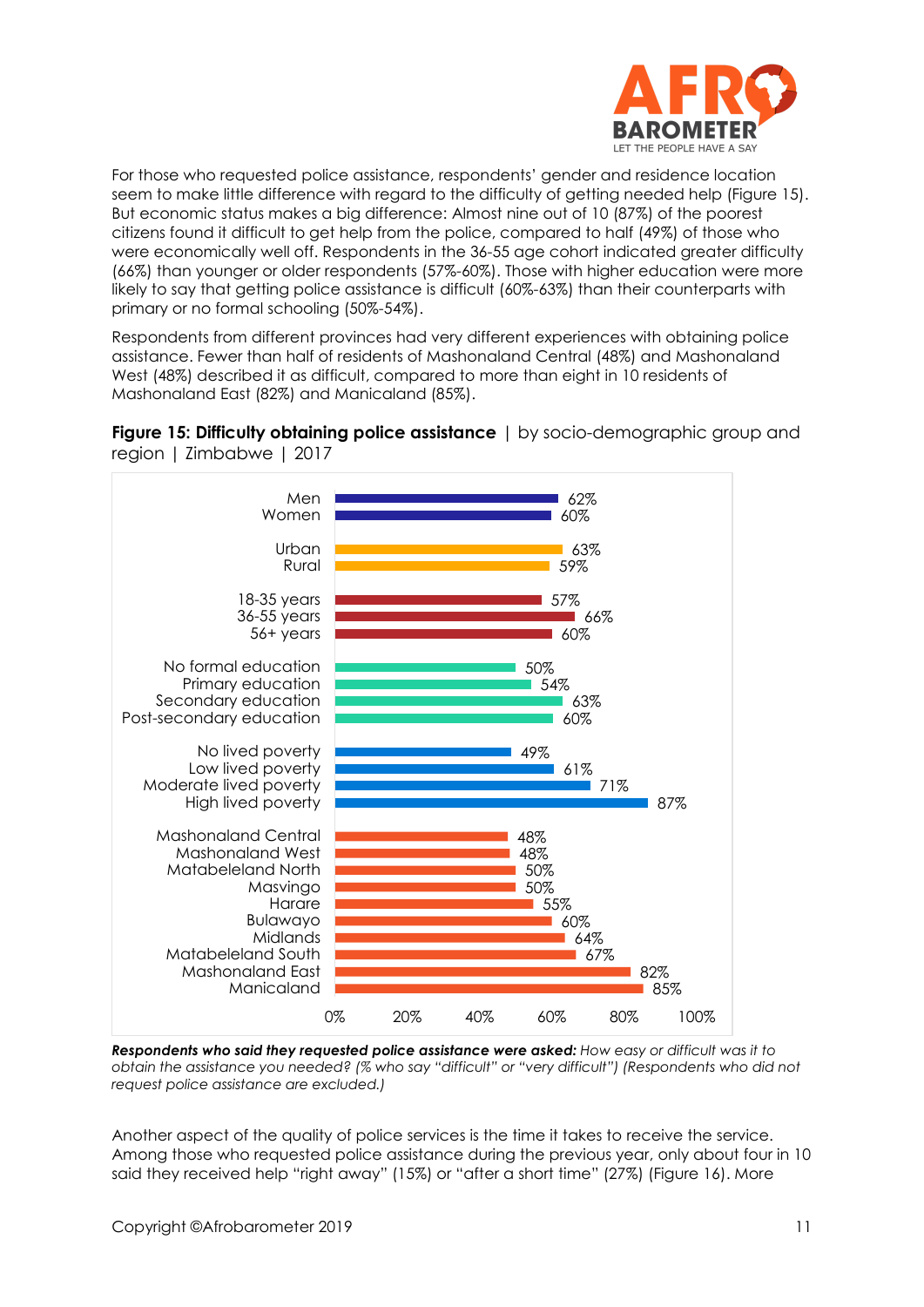

respondents said it look "a long time" (25%) or they never received the assistance they requested (33%).



**Figure 16: How long did it take to receive police assistance?** | Zimbabwe | 2017

*Respondents who said they requested police assistance were asked: How long did it take you to receive the help you needed from the police? (Respondents who did not request police assistance are excluded.)*

Among Zimbabweans who requested police assistance, almost one in four (23%) said they had to pay a bribe, give a gift, or do a favour for a police officer in order to obtain the help they needed (Figure 17). The same proportion (23%) said they had to pay a bribe to avoid problems with the police in other situations, such as at checkpoints or during an investigation. Bribery rates were similar in urban and rural areas.



**Figure 17: Paid bribe to the police** | Zimbabwe | 2017

#### *Respondents were asked:*

*In the past 12 months, have you requested assistance from the police? (If yes:)And how often, if ever, did you have to pay a bribe, give a gift, or do a favour for a police officer in order to get the assistance you needed?*

In the past 12 months, how often have you encountered the police in other situations, like at *checkpoints, during identity checks or traffic stops, or during an investigation? (If yes:) How often, if ever, did you have to pay a bribe, give a gift, or do a favour for a police officer in order to avoid a problem during one of these encounters?*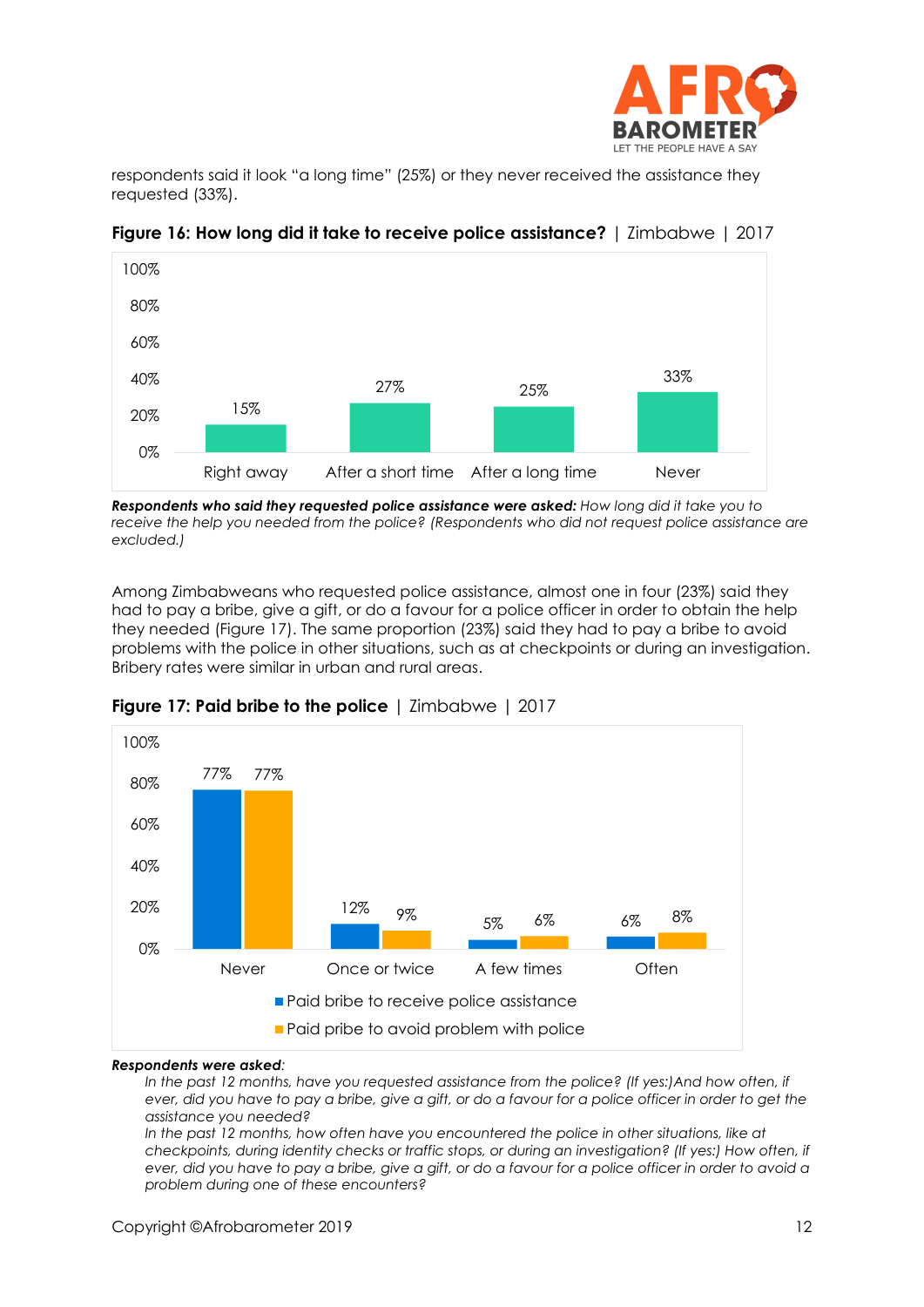

## **Police in the post-coup environment**

Many citizens and expert observers hoped that with the end of the Mugabe era in 2017, the new dispensation would open up the political arena and allow citizens to hold their government accountable. However, recent acts of government repression raise doubts about how well-founded such optimism is.

In the post-coup environment, only a minority of citizens felt free to criticize most public institutions and figures, including the police (Figure 18). As of July 2018, while more than half (52%) said they felt "somewhat free" or "completely free" to criticize opposition leader Nelson Chamisa, only half as many (25%) said the same about President Mnangagwa – the same proportion who felt free to criticize the army. Criticizing the police was seen as somewhat less daunting than criticizing the military, with 41% saying they felt free to voice disagreement or displeasure with the police. Again we emphasize that the latest Afrobarometer surveys were conducted before police participation in suppressing postelectoral and fuel-hike protests in 2018 and 2019, which may well affect current attitudes toward the police.



**Figure 18: Free to criticize** | Zimbabwe | July 2018

*Respondents were asked: In this country, how free do you feel to criticize the following? (% who said "somewhat" or "completely" free)*

Men (45%), urban residents (43%), and citizens with post-secondary education (56%) were more likely than women (35%), rural residents (39%), and less-educated respondents (34%- 39%) to feel free to criticize the police (Figure 19). MDC supporters (46%) more often felt free to be critical of the police than did ZANU-PF supporters (41%) or non-partisans (33%). Mashonaland West (63%) stands out as the only province where a majority said they felt free to criticize the police; fewer than one in three residents agreed in Matabeleland South (30%) and Midlands (31%).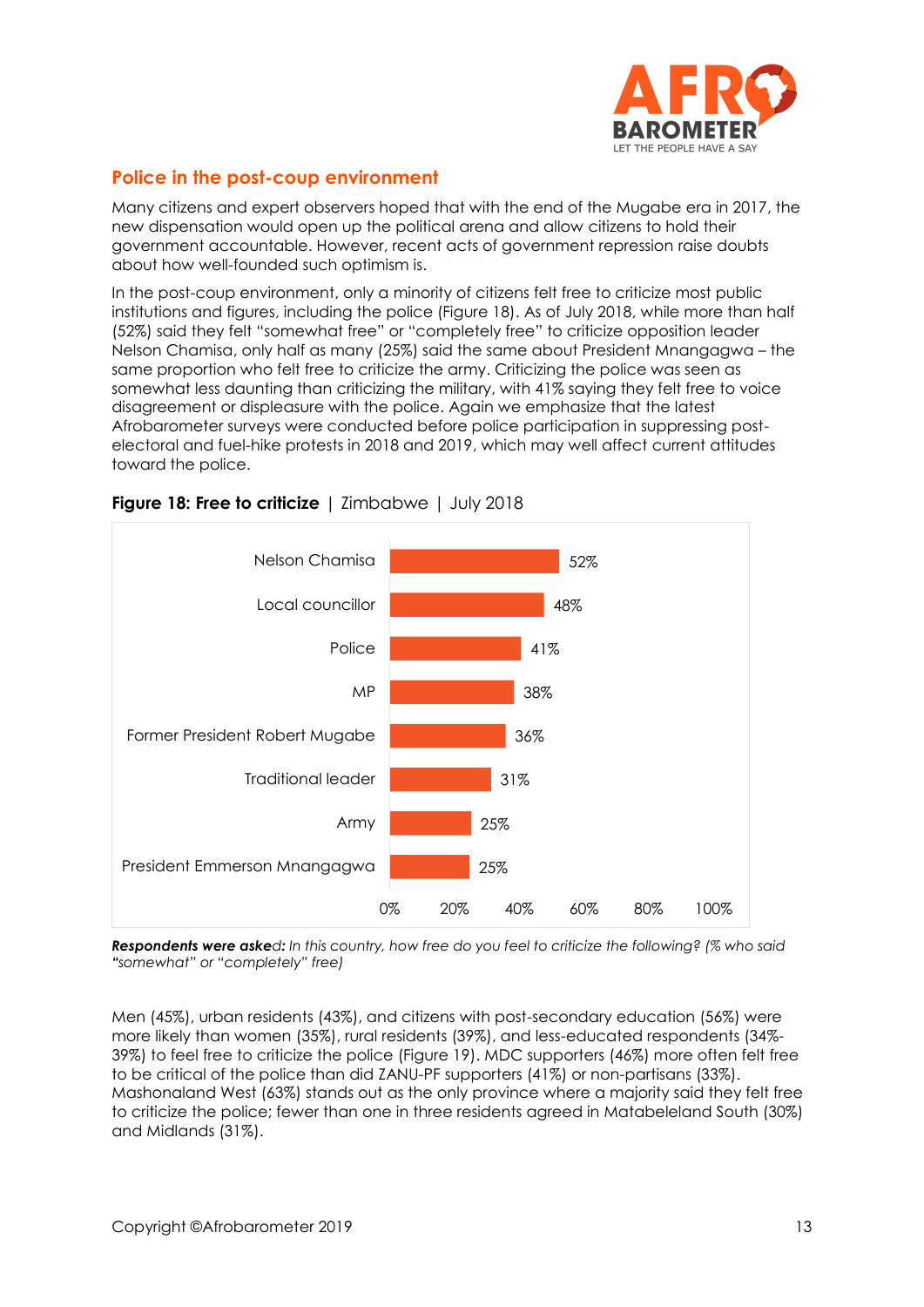



**Figure 19: Free to criticize police** | by socio-demographic group | Zimbabwe | July 2018

*Respondents were asked: In this country, how free do you feel to criticize the police?* **(% who said "**somewhat" or "completely" free)

Fewer Zimbabweans would voice their displeasure by participating in a protest or a social media discussion. Only 4% of respondents said in July 2018 that they had participated in a protest at least once in 2018, while 23% said they had not but would do so if they "had the chance" and 72% said they would "never" participate in a protest demonstration (Figure 20).

Almost three times as many (11%) said they had taken part in a social media discussion of election-related issues, while 33% said they would if the opportunity arose and 55% said they would never do so.

As might be expected, citizens who did not feel free to criticize the police were more likely to say they would never participate in a protest demonstration than those who felt free to criticize the police (76% vs 66%).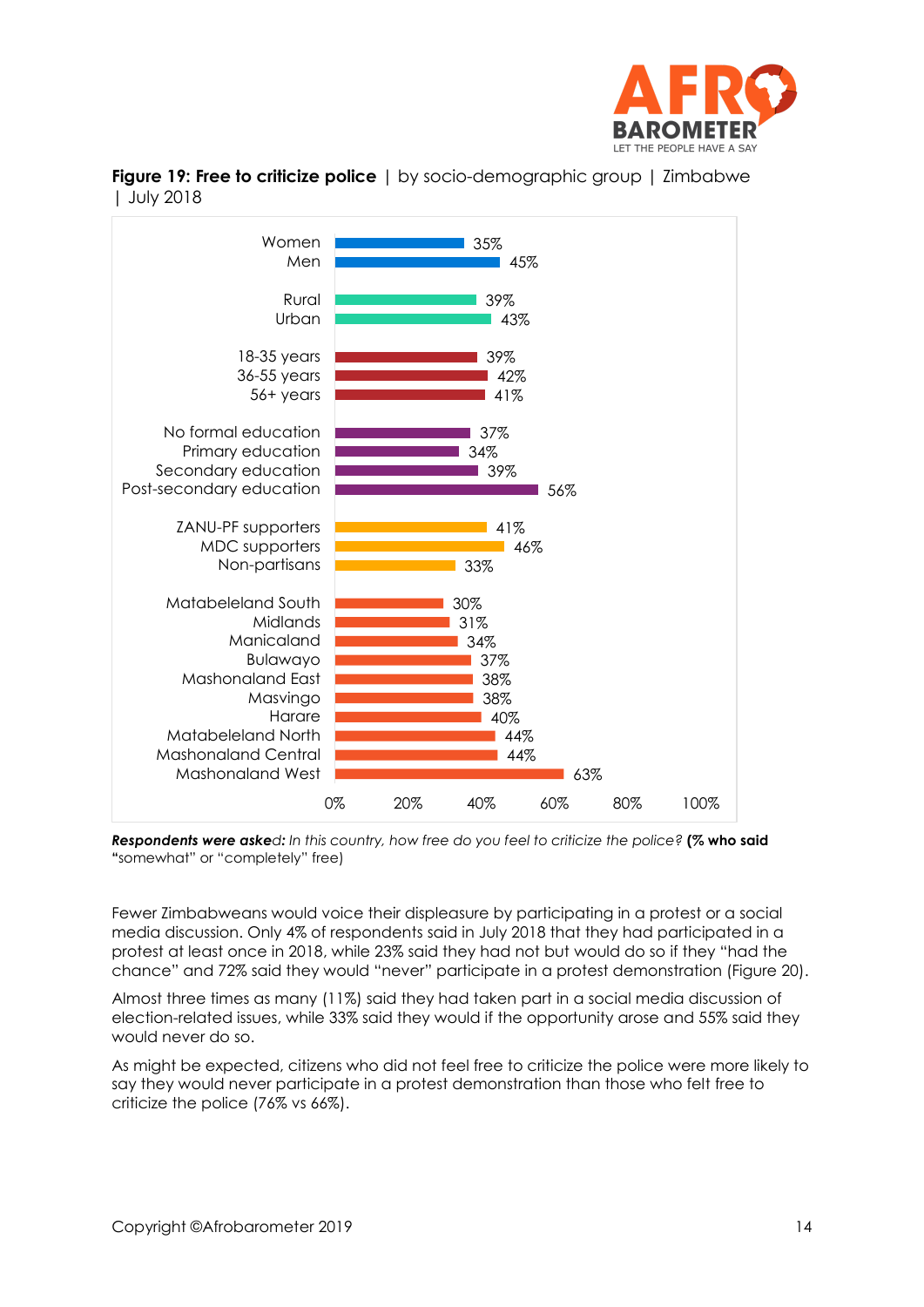



#### **Figure 20: Citizen engagement** | Zimbabwe | July 2018

*Respondents were asked: Here is a list of actions that people sometimes take as citizens. For each of these, please tell me whether you, personally, have done any of these things during 2018. If not, would you do this if you had the chance?*

*Participated in a protest demonstration? Participated in a social media discussion of an election-related issue?*

### **Conclusion**

Over-time analysis suggests that as of mid-2018 – before the bloody suppression of postelectoral and fuel-hike protests – Zimbabwean citizens' trust in the police and perceptions of police integrity and performance were gradually recovering from low points following the brutal Operation Murambatsvina crackdown in 2005. People felt safer in their homes and neighbourhoods than in the past, and support for the police role of making people obey the law was at a high. Problems still abounded: More than half of Zimbabweans saw police corruption as common and said it is difficult to obtain police assistance when they need it. But most said they would turn first to the police in case of a crime, and most expected that the police would respond. If Operation Murambatsvina highlighted the damaging effects of police engagement in political repression, these findings suggest that when the ZRP operates within its community safety and security mandate, improvements are both perceived and appreciated by the citizenry.

> Do your own analysis of Afrobarometer data – on any question, for any country and survey round. It's easy and free at www.afrobarometer.org/online-data-analysis.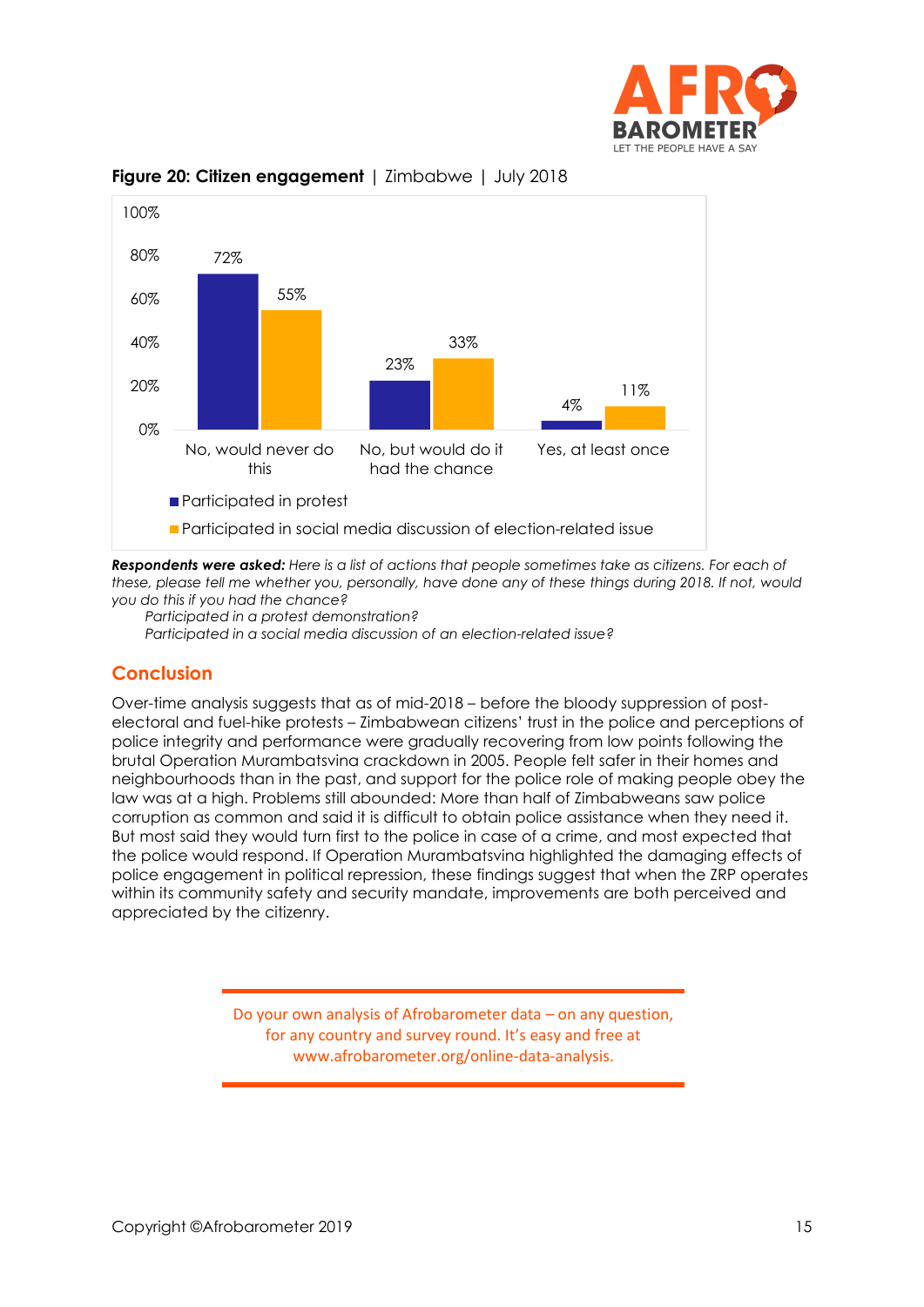

## **References**

- Associated Press. (2018). Zimbabwe inquiry finds army, police killed 6 protesters. 18 December. https://www.news24.com/Africa/Zimbabwe/zimbabwe-inquiry-finds-army-police-killed-6 protesters-20181218.
- Baker, B. (2004). Protection from crime: What is on offer for Africans? *Journal of Contemporary African Studies*, *22*(2), 165-188.
- Bearak, M. (2019). Security forces in Zimbabwe kill 12 people in broadest crackdown on unrest in years. Washington Post. 21 January.
- Bratton, M., & Masunungure, E. (2007). Popular reactions to state repression: Operation Murambatsvina in Zimbabwe. *African Affairs*, *106*(422), 21-45. [https://doi.org/10.1093/afraf/adl024.](https://doi.org/10.1093/afraf/adl024)
- Bratton, M., & Masunungure, E. (2018). Heal the beloved country: Zimbabwe's polarized electorate. Afrobarometer Policy Paper No. 49. [http://afrobarometer.org/p](http://afrobarometer.org/)ublications/pp49-heal-belovedcountry-zimbabwes-polarized-electorate.
- García-Ponce, O., & Pasquale, B. (2015, September). How political repression shapes attitudes toward the state: Evidence from Zimbabwe. *2013 International Political Economy Seminar (IPES),*  2013 Annual Meeting of the Midwest Political Science Association, Retrieved April 17, 2019, from http://omargarciaponce.com/wp-

content/uploads/2013/07/GarciaPonce\_and\_Pasquale\_2014.pdf

- Hajek, C., Giles, H., Barker, V., Makoni, S., & Choi, C. (2008). Reported compliance in police-civilian encounters: The roles of accommodation and trust in Zimbabwe and the United States. *Communicatio: South African Journal for Communication Theory and Research*, 34(1), 173-187.
- Hanson, S. (2008). Zimbabwe's security sector: As Zimbabwe's economic crisis has deepened, President Robert Mugabe has ceded significant power to the country's security forces. Council on Foreign Relations. https://www.cfr.org/backgrounder/zimbabwes-security-sector.
- Hinds, L., & Murphy, K. (2007). Public satisfaction with police: Using procedural justice to improve police legitimacy. *Australian & New Zealand Journal of Criminology*, *40*(1), 27-42. https://doi.org/10.1375/acri.40.1.27.
- Kääriäinen, J. T. (2007). Trust in the police in 16 European countries: A multilevel analysis. *European Journal of Criminology*, 4(4), 409-435.
- Kempa, M. (2016). The "private" origin of modern "public" policing. In R. Abrahamsen & A. Leander (Eds.), *Routledge Handbook of Private Security Studies* (pp. 20-29). London and New York: Routledge.
- Maringira, G., & Masiya, T. (2017). When the military become a security and political threat: Zimbabwean army generals in electoral politics. *African Security Review*, 26(4), 399-412.
- Mattes, R., Dulani, B., & Gyimah-Boadi, E. (2016). Africa's growth dividend? Lived poverty drops across much of the continent. Afrobarometer Policy Paper No. 29. http://afrobarometer.org/ publications/pp29-africas-growth-dividend-lived-poverty-drops-across-the-continent.
- Mutsaka, F. (2019, January 16). Zimbabwe Police Arrest More Than 600 in Fuel Price Protest Crackdown. Retrieved February 2, 2019, from http://time.com/5505039/zimbabwe-policeprotests-arrests/
- Mwananyanda, M. (2019) Zimbabwe: Ruthless crackdown on freedom of assembly exposes intolerance for dissent, Amnesty International, Retrieved February 28, 2019, from https://www.amnesty.org/en/latest/news/2019/02/zimbabwe-ruthless-crackdown-on-freedomof-assembly/